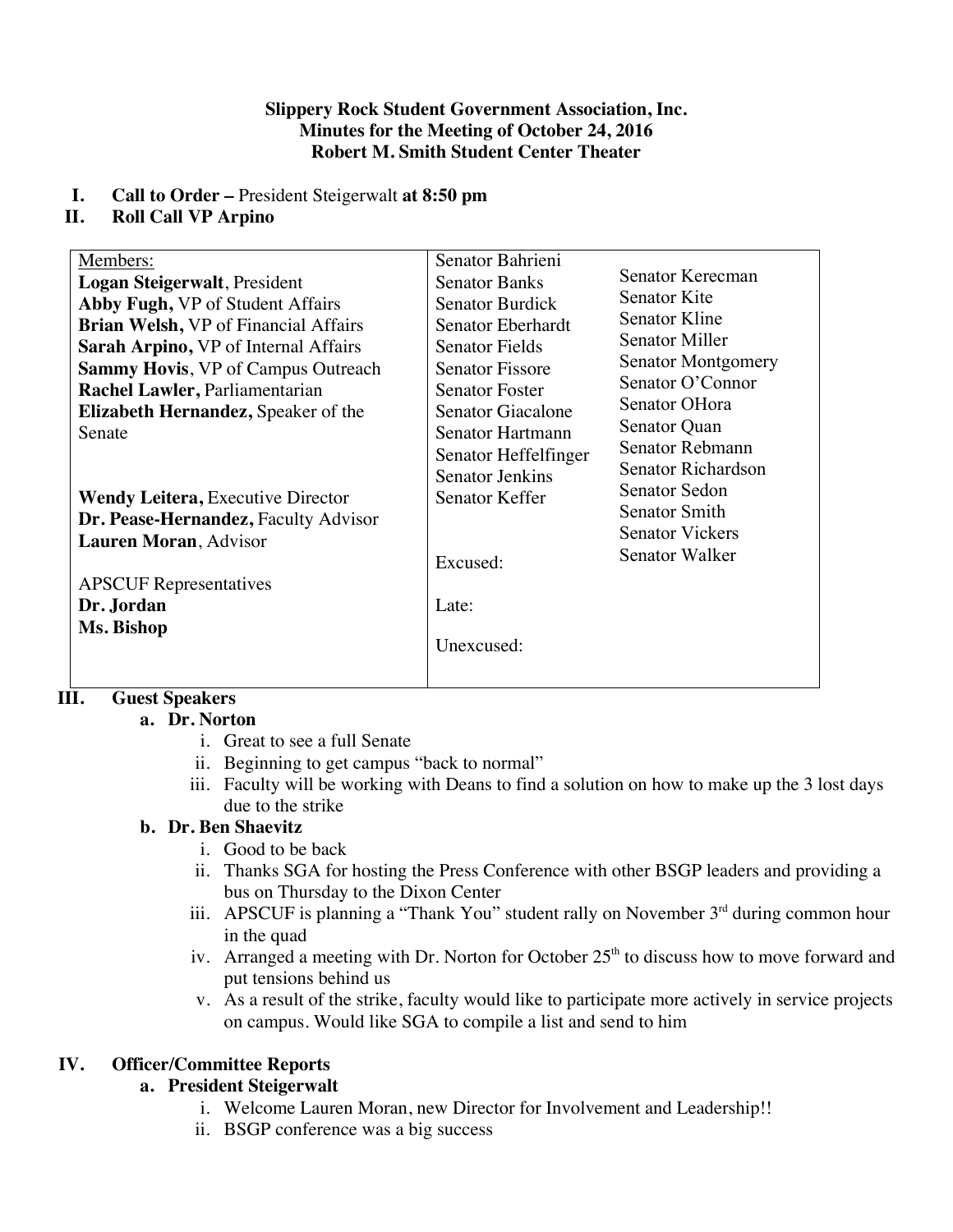- iii. Contract is settled
- iv. Excellent Homecoming weekend!
- v. Liter of the week-Our new Senators as a group-working really hard!
- vi. Conference Recap
	- 1. Presented results of post conference survey
	- 2. Overall Conference experience was a 3.68 out of 5 ranking from all attendees

## **b. VP Arpino**

- i.Record number of students voted for this year's Homecoming Queen and King
- ii. Congratulations Josh and Tori!
- iii. SGA Bonding Event 11/4 in Ski Lodge-S'mores and Games
- iv. Dodgeball Tournament scheduled for 11/19 at the ARC.

## **c. VP Welsh**

- i. SGA Scholarship due October 28<sup>th</sup>
- ii. Budgeting info sessions held November  $10<sup>th</sup>$  and December  $1<sup>st</sup>$
- iii. Committee meets Mondays at 3:30 in room 321
- iv. Budgetary Reserves \$112,996.90

# **d. VP Fugh**

- i. Campus Crawl
	- 1. November 3rd 6:30-8:30
- ii. Student Life Survey posted on srsga.org
- iii. Provost Way attending committee tomorrow

#### **e. VP Hovis**

- i. Harvest Fest November  $1<sup>st</sup> 3-5pm$ 
	- 1. Partnering with ARHS and other clubs and orgs
	- 2. Fall theme photo booth
	- 3. Food
	- 4. "Rocky"

#### **f. Speaker Hernandez**

- i. New senators got paired with a mentor
- ii. Commuter Senators-Commuter Safe House Project
	- 1. Comparing prices with hotel room and necessities for a dorm room
- iii. Building Senators
	- 1. Strengthening relationships with their GRD's
- iv. Freshman Senators
	- 1. Promoting the movie series
- v. Next informal is Halloween theme

# **g. Parliamentarian Lawler**

- i. Collaborating with SPARK
- ii. Thanksgiving dinner invites have been sent- event is Friday November 11, 2016 1. RSVP's due October 31st

#### **h. Social Justice Committee**

i. Meet every other Tuesdays at 8:30pm in the Suite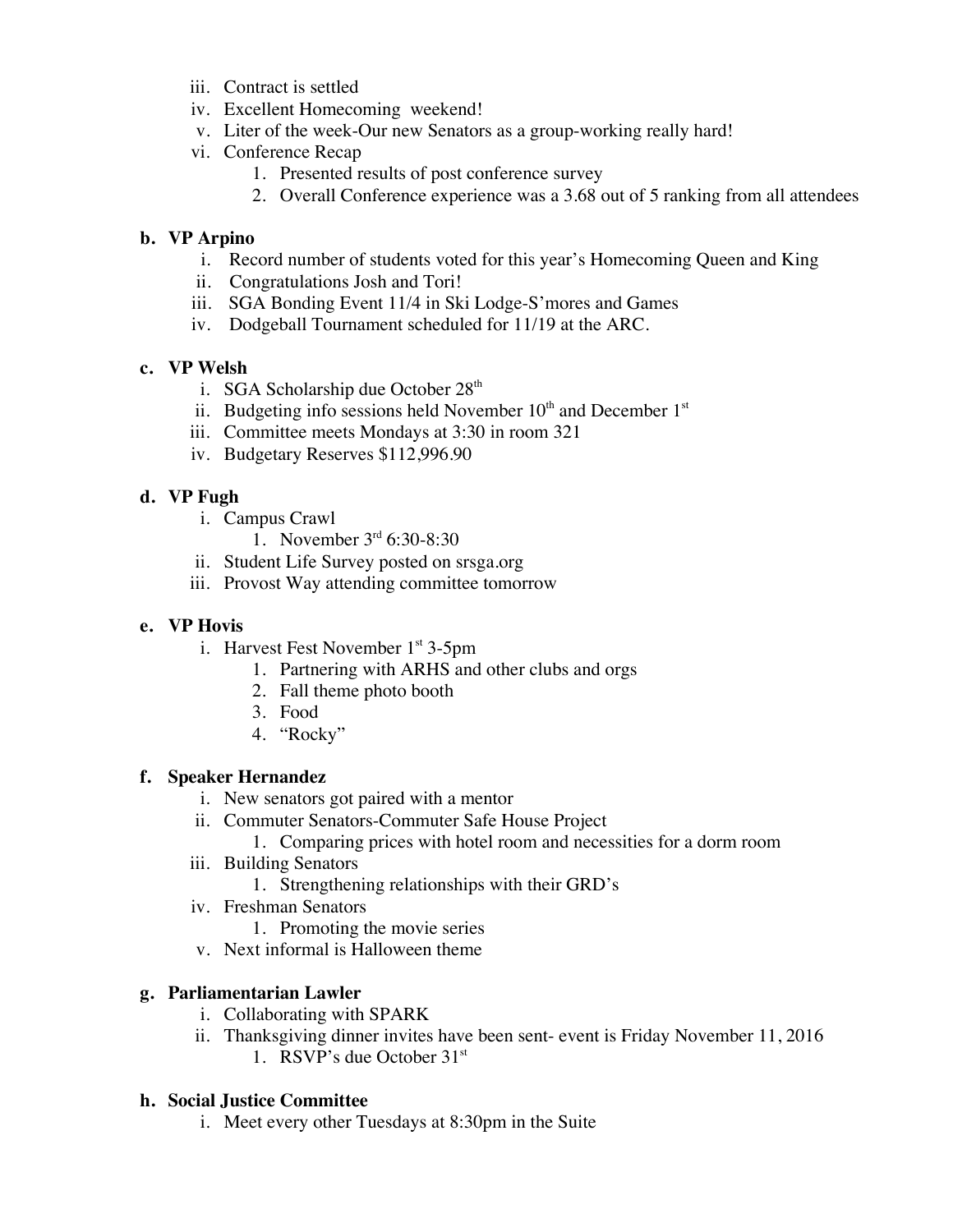- 1. Getting to know everyone in the committee better- how everyone in the committee experiences SRU
- ii. Thanksgiving dinner- in charge of the programming portion
- iii. Last meeting Dr. Wilmes and Dr. Norton were present and engaged in dialogue about social justice concerns at the university

### **V. Open Forum**

a. Malika Fields-S.E.L.F is hosting a paint and sip (non-alcoholic) event, November  $10^{th}$  in room 323 student center

## **VI. Old Business**- none

## **VII. New Business**

**Motion #1 -**That SRSGA approves the minutes of October 10, 2016 **Montgomery/Hartmann Motion passes** 

**Motion #2-** That SRSGA approves the New Initiative Request of \$2,725.00 for Exercise Science Society for transportation **Foster/Kite** President and VP of Exercise Science Society were present to discuss the MARC conference **Motion passes Abstain- Kerecman, Heffelfinger, Ohora, Walker**

**Motion #3-** That SRSGA recognizes Students for Voter Organization as a new organization **Heffelfinger/Kline**

Maranda Lee (President) advocates the importance for voting in the presidential election on November  $8<sup>th</sup>$ . Non partisan club. Focuses on all elections, county-national, open to anyone **Motion passes**

**Motion #4-** That SRSGA recognizes College Dress Relief as a new organization.

# **O'Connor/Giacalone**

Maria Ricci, co-manager of the blog expresses how it was started by two PR alum. Fashion and lifestyle blog. Huge industry and a huge interest on campus. **Motion passes** 

**Motion #5-** That SRSGA recognizes Pre-Occupational Therapy Association as a new organization

# **Quan/Jenkins**

Elaina Wilson representing club and explains that the club's purpose is for students who are interested in a career in Occupational Therapy to prepare for grad school. Working with Jeffrey Loveland, the new director for the Grad program. Elaina differentiates PT and OT. **Motion passes**

**Motion #6-** That SRSGA recognizes Krimson Kourts Inc. as a new organization **Montgomery/Richardson** 

Community service based organization that is nationally known, predominantly women. Works closely with Clarion chapter. National organization gives chapters monthly topics to host events and educate/advocate students on certain topics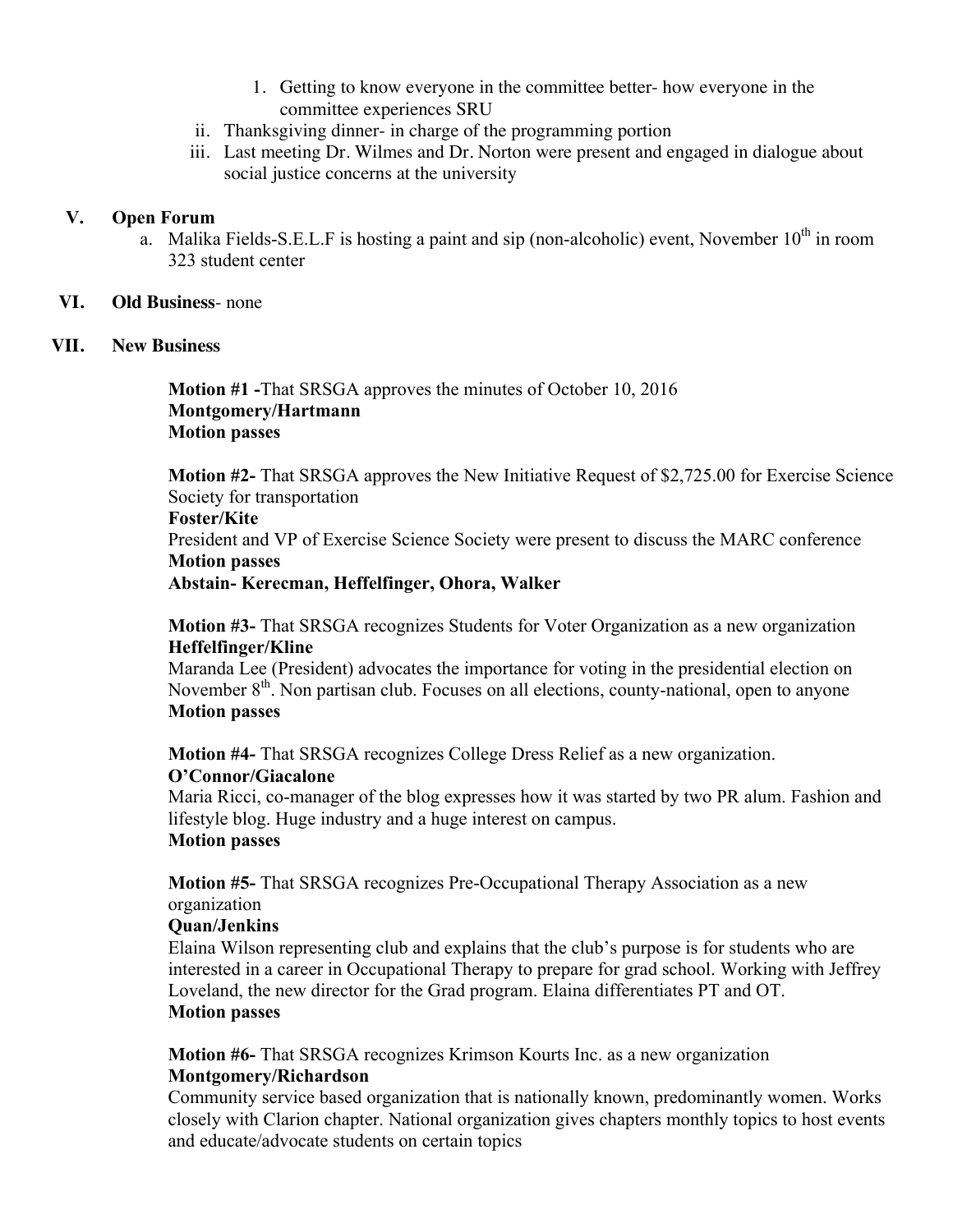## **Motion passes**

**Motion #7-** That SRSGA recognizes SRU Esports Club as a new club

## **Sedon/Smith**

Represent school in an online gaming, get to meet people who play the same games as you. Allows students to compete at a collegiate level, students can win up to \$10,000 in scholarship money. Meets Tuesdays in the Suite

#### **Motion passes Abstain- Quan**

**Motion #8-** That SRSGA recognizes Orthodox Christian Fellowship of SRU as a new club **Kerecman/Fissore** 

Goal is to bring together orthodox Christian students. OCF's have other clubs on campus that have national recognition. Plan to collaborate with Grove City, Pitt and Duquesne campuses. **Motion passes**

# **IX. Advisor's Comments**

# **a. Dr. Pease-Hernandez**

- a. **Congratulations on conference**
- b. **Thanks for co-sponsoring Dear World** 
	- i. **Conference call next week with Dear World on how to keep the momentum going her on campus**
- c. **Strike** 
	- i. **Surreal experience, stood proud but heart wrenching**
	- ii. **Brought students and faculty together**
- d. **Friday 9pm-12am Salsa event with SOL**
- e. **November 3rd Day of the Dead**
- f. **Remember your SRSGA Tattoo!!!**
- g. **Announce your SGA role in classes**
- **b. Wendy Leitera**
	- a. **Happy to see a full room**
	- b. **Liter of Week to new senators speaks volumes, keep momentum going**
	- c. **Remember your SRSGA Tattoo!!!**
- **c. Lauren Moran**
	- a. **New director for student leadership and involvement**
	- b. **Getting to know campus**
	- c. **Prior director of Alumni engagement for Duquesne University**
	- d. **Stop by the office to get to know her**
	- e. **Goal to enhance leadership opportunities beyond FLSP**
- **d. Ms. Bishop**
	- a. **Happy to see a variety of clubs being approved**
	- b. **Thanks to Logan for rallying for a settlement**
- **e. Dr. Jordan**
	- a. **Couldn't agree more with social media awareness**
	- b. **Strike process worked the way it was supposed to**
		- i. **Faculty and administration communicated**
	- c. **Life is all about the good stories you can tell when you die**
	- d. **Encourage similar groups to collaborate with campus wide events** 
		- i. **Keep individual identities and visions but leverage together**